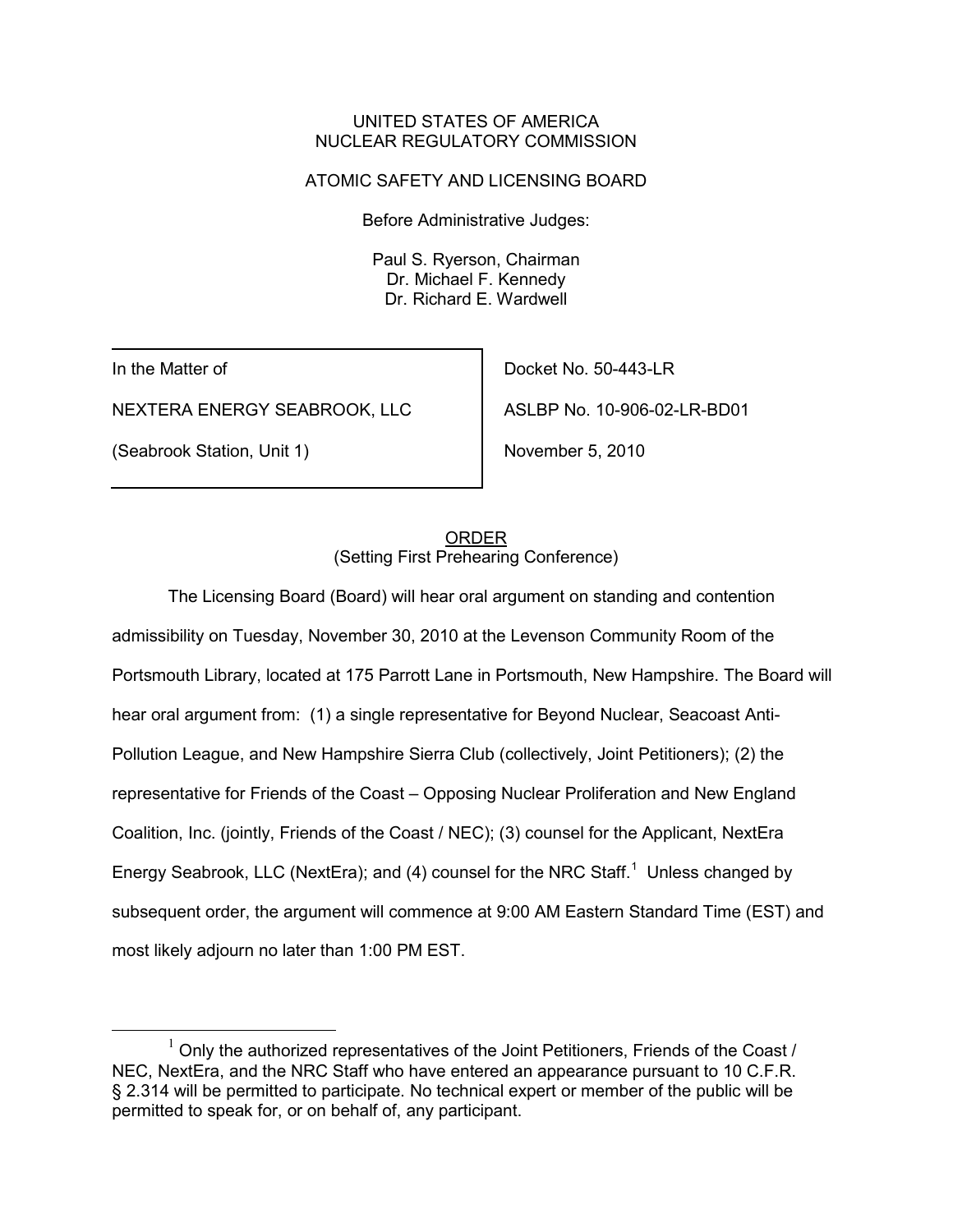In a subsequent order, the Board may provide information on how the argument will be structured, how much time will be allotted to each participant, and some of the topical areas and specific questions upon which the Board will want the participants to focus.

Members of the public and representatives of the media are welcome to attend and observe this proceeding. However, signs, banners, posters, and displays are prohibited in accordance with NRC policy. See Procedures for Providing Security Support for NRC Public Meetings/Hearings, 66 Fed. Reg. 31,719 (June 12, 2001).

It is so ORDERED.

# FOR THE ATOMIC SAFETY AND LICENSING BOARD

 \_\_\_\_\_\_\_\_*/RA/*\_\_\_\_\_\_\_\_\_\_\_\_ Paul E. Ryerson, Chair ADMINISTRATIVE JUDGE

Rockville, Maryland November 5, 2010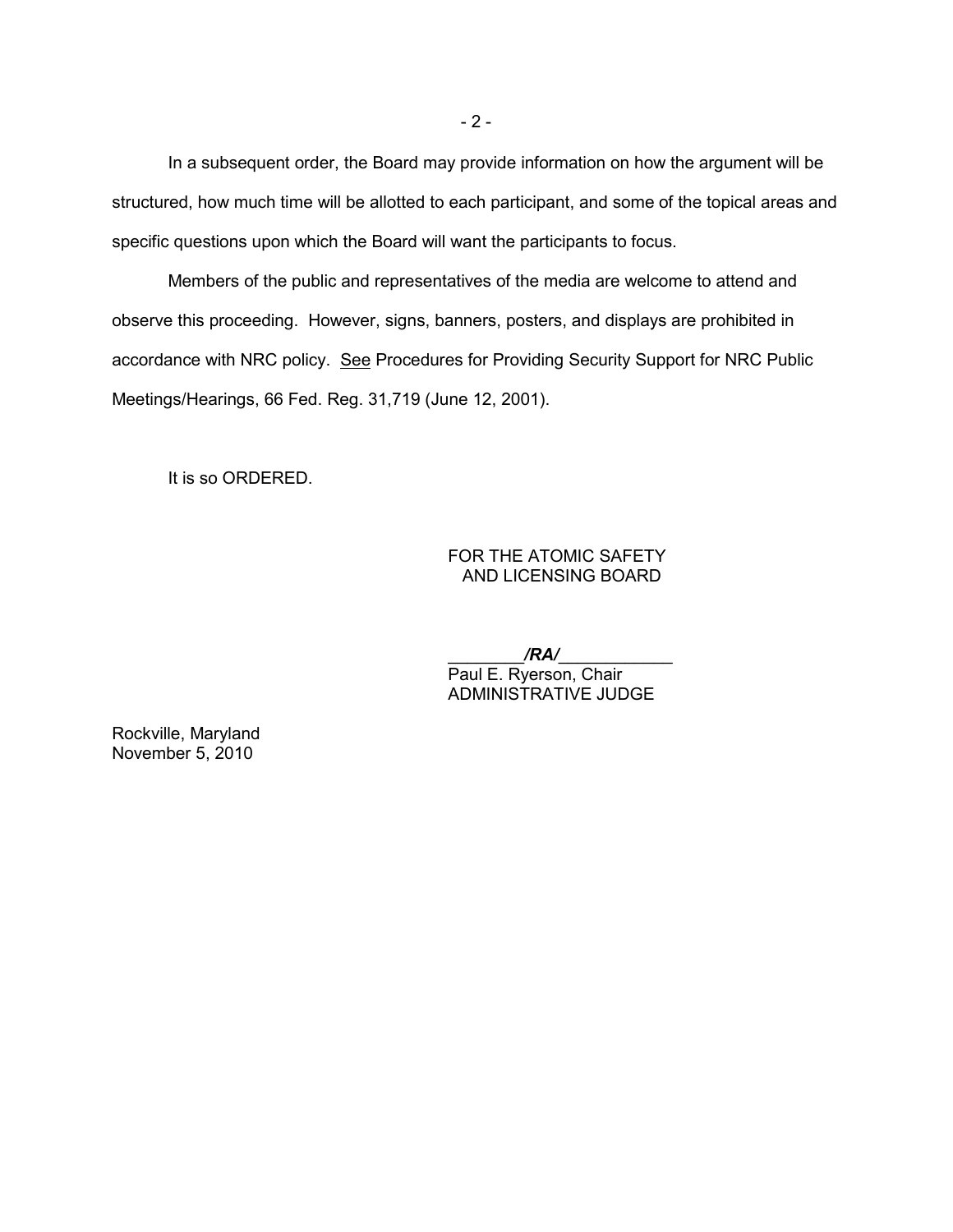# UNITED STATES OF AMERICA NUCLEAR REGULATORY COMMISSION

In the Matter of (1)

NEXTERA ENERGY SEABROOK, LLC ) DOCKET NO. 50-443-LR (Seabrook Station, Unit 1) (Seabrook Station, Unit 1)

 $)$ 

 $)$ (License Renewal) )

# CERTIFICATE OF SERVICE

I hereby certify that copies of the foregoing LB Order **(SETTING FIRST PREHEARING CONFERENCE),** dated November 5, 2010, have been served upon the following persons by Electronic Information Exchange.

U.S. Nuclear Regulatory Commission Atomic Safety and Licensing Board Panel Mail Stop: T-3F23 Washington, DC 20555-0001

Administrative Judge Paul S. Ryerson, Chair psr1@nrc.gov

Administrative Judge Michael F. Kennedy michael.kennedy@nrc.gov

Administrative Judge Richard E. Wardwell richard.wardwell@nrc.gov

Anthony C. Eitreim, Esq. Chief Counsel ace1@nrc.gov Hillary Cain, Law Clerk hillary.cain@nrc.gov

U.S. Nuclear Regulatory Commission Office of the Secretary of the Commission Mail Stop: O-16C1 Washington, DC 20555-0001 Hearing Docket hearingdocket@nrc.gov

U.S. Nuclear Regulatory Commission Office of the General Counsel Mail Stop: O-15D21 Washington, DC 20555-0001 Catherine Kanatas catherine.kanatas@nrc.gov Emily Monteith, Esq. emily.monteith@nrc.gov Brian Newell, Paralegal brian.newell@nrc.gov David Roth, Esq. der@nrc.gov Maxwell Smith, Esq. maxwell.smith@nrc.gov Mary Spencer, Esq. mary.baty@nrc.gov Edward Williamson, Esq. elw2@nrc.gov Megan Wright, Esq. megan.wright@nrc.gov OGC Mail Center OGCMailCenter@nrc.gov

U.S. Nuclear Regulatory Commission Office of Commission Appellate Adjudication Mail Stop: O-16C1 Washington, DC 20555-0001 ocaamail@nrc.gov